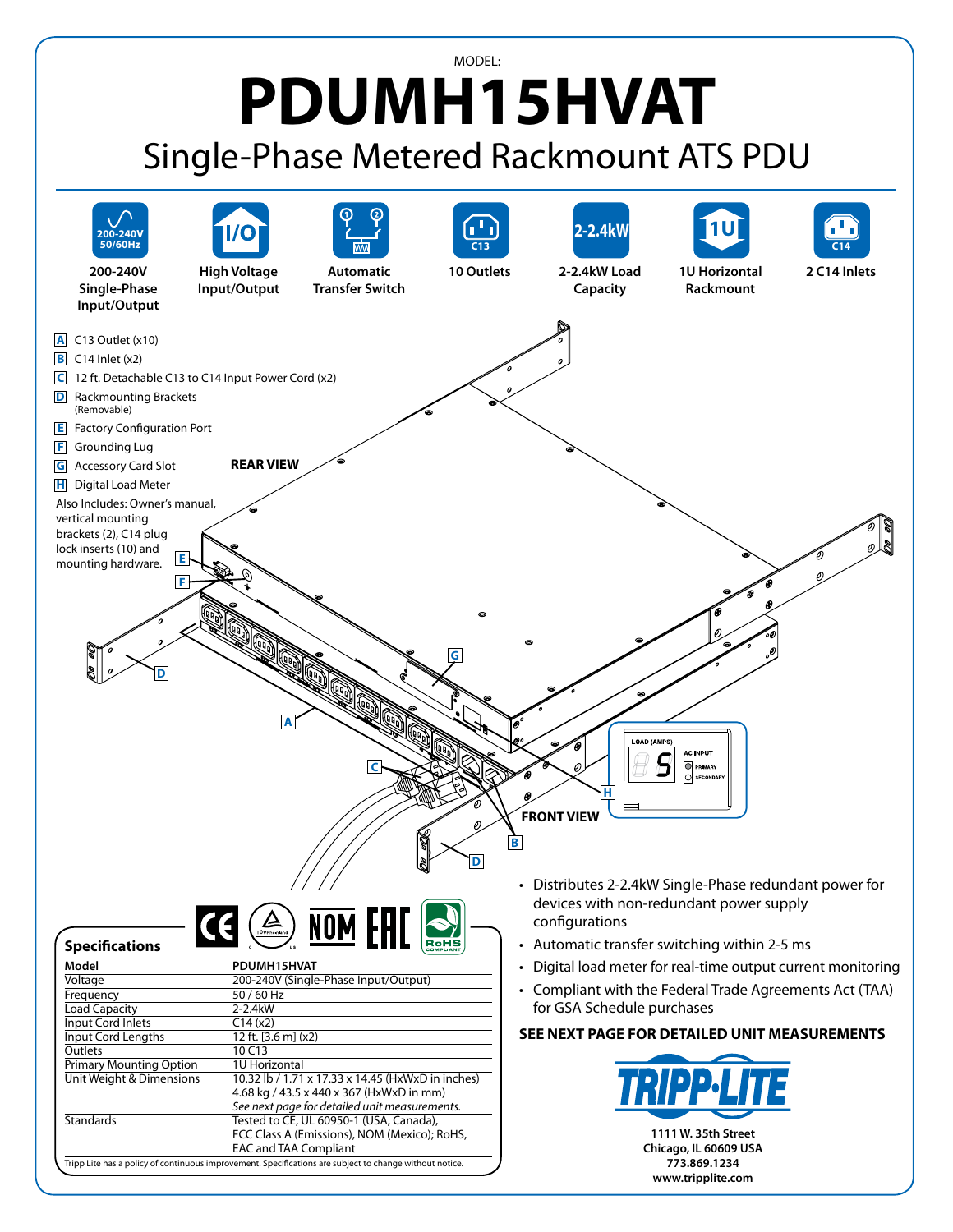[474.27] 18.67[462.86] 18.22 [440] 17.33  $\mathbb{G}% _{M_{1},M_{2}}^{\ast }\left( 1,...,1\right)$  $\mathbb{G}$  $\uparrow$  $\begin{pmatrix} 0 \\ 0 \end{pmatrix}$  $\widehat{\mathbb{G}^n}$  $\widehat{(\mathbb{Z}^n)}$  $\widehat{(\mathbb{P}\mathbb{D})}$  $\begin{matrix} \begin{smallmatrix} 0 \end{smallmatrix} \end{matrix}$ 徆 íT n T ín 徆  $\widehat{(\mathbb{Z}^n)}$  $\widehat{(\mathbb{d}^{\mathbb{D}}\mathbb{d})}$ [43.5] 1.71  $\approx$  $\supseteq$ ை  $\overline{3\circ}$  $\overline{10}$  $\overline{10}$ 7 © <u>60</u> 5 ©  $4<sup>°</sup>$ 2© ung<br>Ol ś ↓

FRONT VIEW



SIDE VIEW



REAR VIEW



**1111 W. 35th Street Chicago, IL 60609 USA 773.869.1234 www.tripplite.com**

Dimensions: [mm] INCHES Tripp Lite has a policy of continuous improvement. Specifications are subject to change without notice.